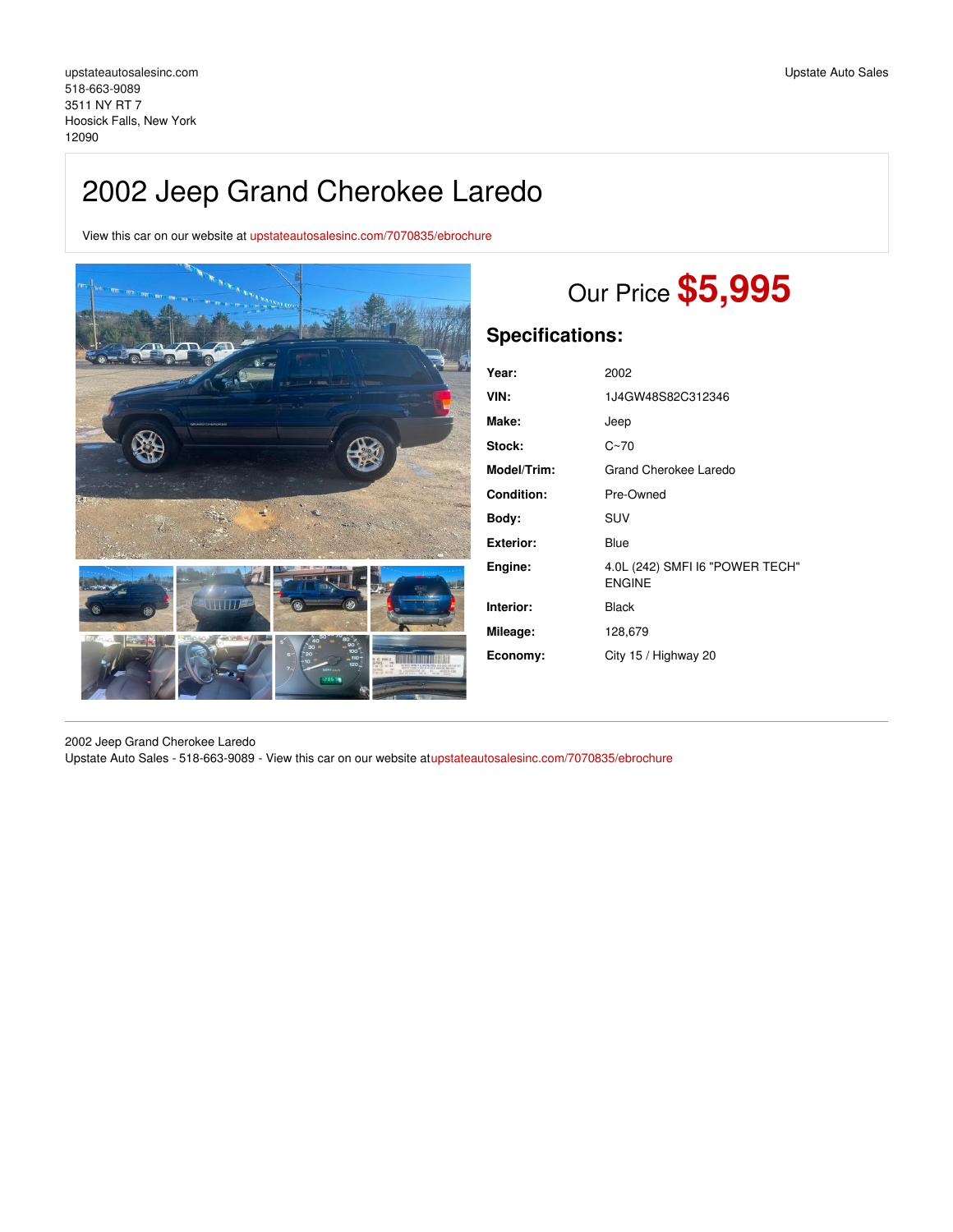

2002 Jeep Grand Cherokee Laredo

Upstate Auto Sales - 518-663-9089 - View this car on our website a[tupstateautosalesinc.com/7070835/ebrochure](https://upstateautosalesinc.com/vehicle/7070835/2002-jeep-grand-cherokee-laredo-hoosick-falls-new-york-12090/7070835/ebrochure)